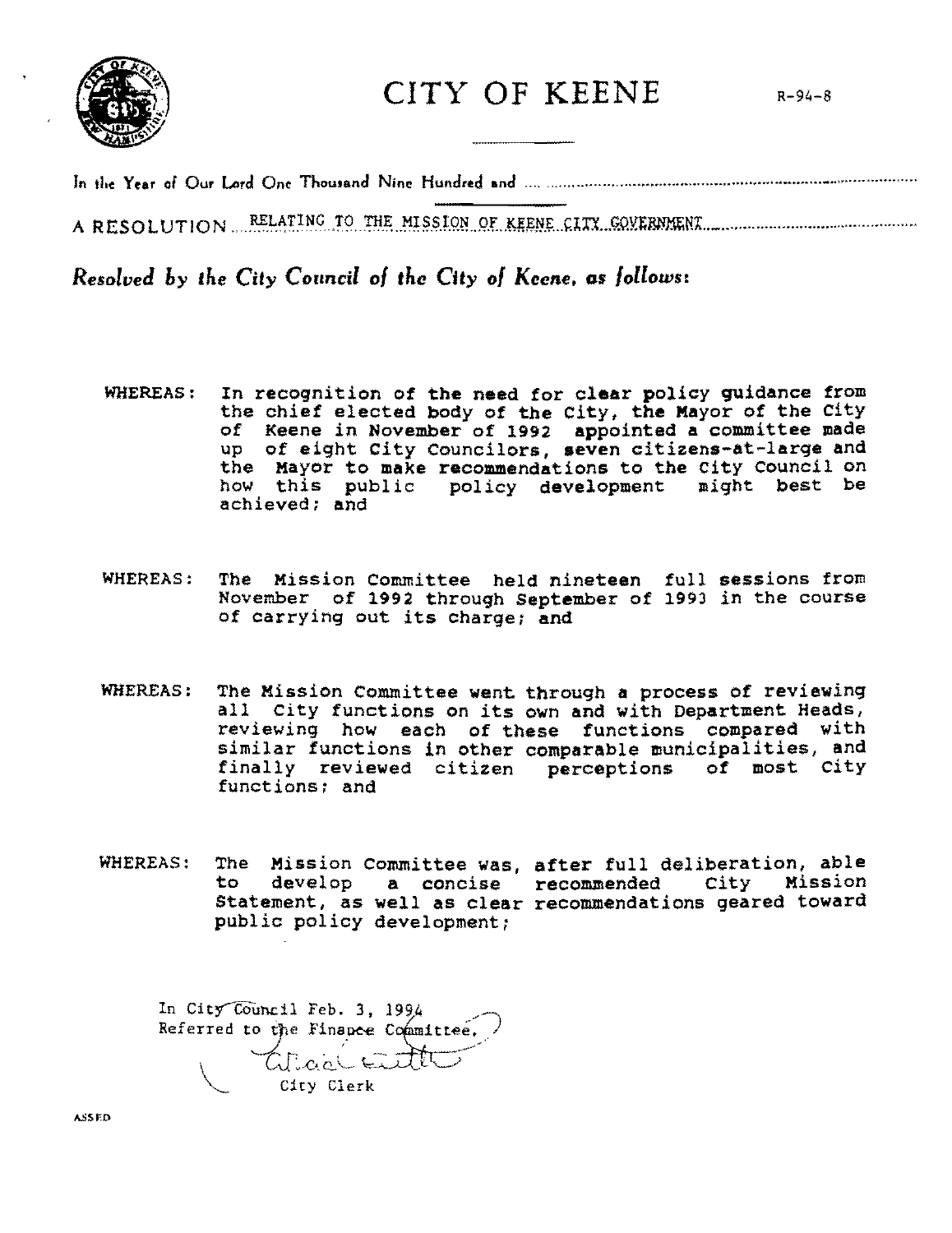RESOLUTION 0-94-8 RELATING TO THE MISSION OF KEENE CITY GOVERNMENT Page Two

NOW THEREFORE BE IT RESOLVED by the Council of the City of Keene that ...

> **THE KISSION OP 'l'KB DID CITY GO'lBRIDOIJIT IS TO PJIOVIDE, DEMOCRATICALLY BUT EFFICIENTLY AND WITHIN ITS MEANS,** THE BEST POSSIBLE PUBLIC ORDER. SAFETY, JUSTICE, **INFRASTRUCTURE AND SERVICES EXPECTED BY ITS CITISENRY: AND TO PROVIDE THE FORUM FOR COMMUNITY PLANNING AND DEVELOPMENT.**

and BE IT FURTHER RESOLVED in accordance with this Mission Statement and the Mission committee recommendations in support of this Mission statement that the Mayor and City Council of the City of Keene will:

> 1) develop and articulate public policy and public priorities with input from the City's boards and commissions and its citizenry;

> 2) hold accountable and evaluate the City Manager on the implementation of these public policies and priorities;

> 3) develop and establish an administrative organizational structure by which the City<br>Manager is able to bold accountable and Manager is able to hold accountable evaluate the administrative staff on the implementation of these public policies and priorities;

> 4) continue development of a budgetary process in Which the Mayor and Council focus on setting public policy guidelines in advance which are aimed at achieving certain results through the staff that reports to the city Manager. This approach emphasizes goals and results set by the Mayor and Council and a staff which is given both the freedom and the responsibility to manage.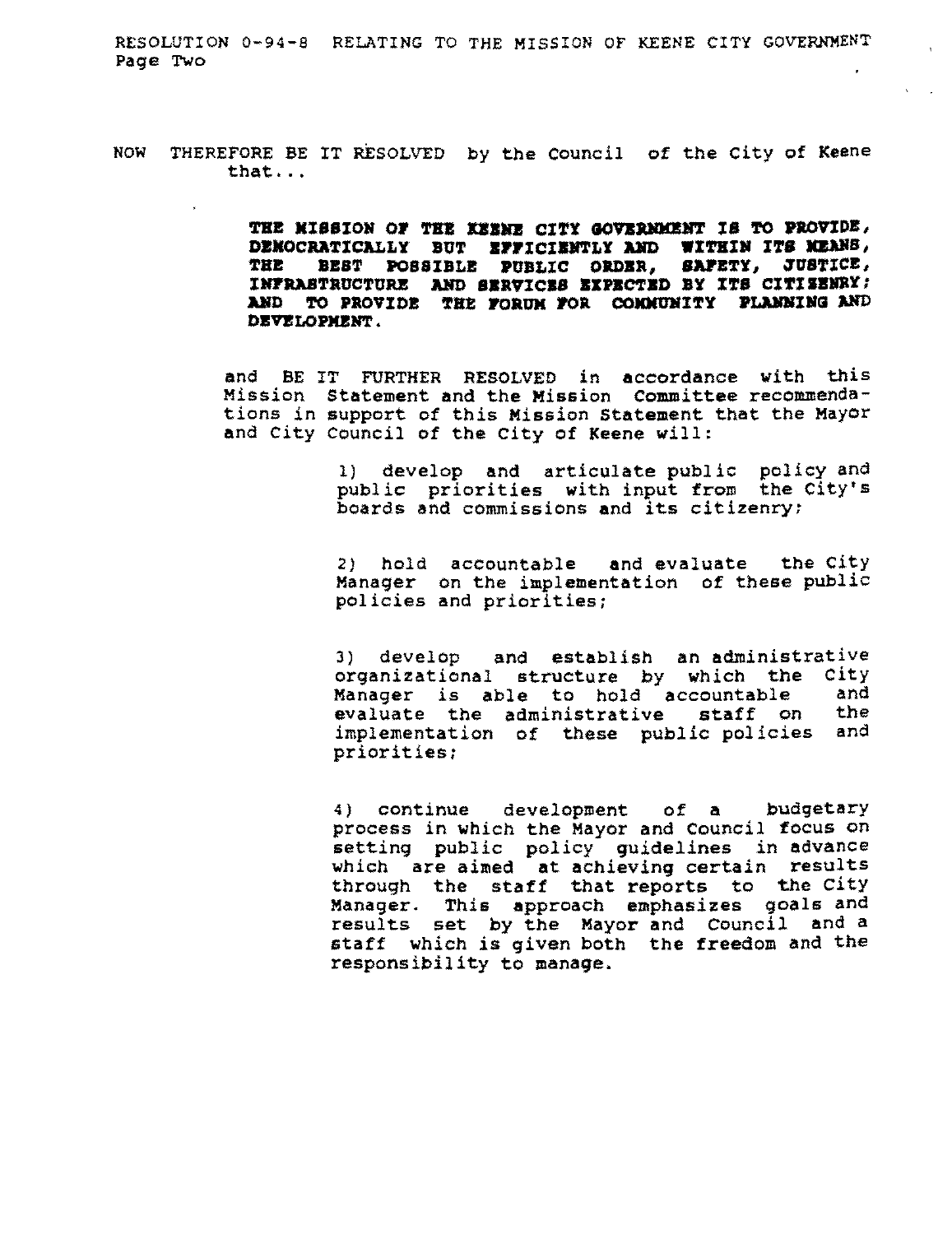- 5) strongly support quality, economic and industrial development through:
	- a. promotional planning.
	- b. articulating a vision of community development appropriate for the City.
	- c. simplifying the regulatory process.
	- d. appointing Planning Board members who are supportive of development consistent with the Master Plan and community vision.
	- e. providing appropriate economic incentives to prospective employers in concert with the implementation and intent of the Master Plan.

6) utilize local community expertise in reviewing any and all City functions with respect to opportunities for greater efficiency through privatizaton or other alternatives which might provide equal or improved quality at the same or less cost.

7) strongly support legislative amendments with respect to tax exempt property to provide for a more equitable distribution of the costs of government in municipalities throughout the state.

8) initiate the creation of a joint city/School Mission committee in order to achieve a broader review of the entire governmental organizational financial and operational framework in the City of Keene.

William of Cynch

Passed: February 17, 1994 A true eapy; attest:  $\rightarrow$  tive capy, all *r:* . . *-.-1'\* <sup>~</sup>" , J ' City Clerk